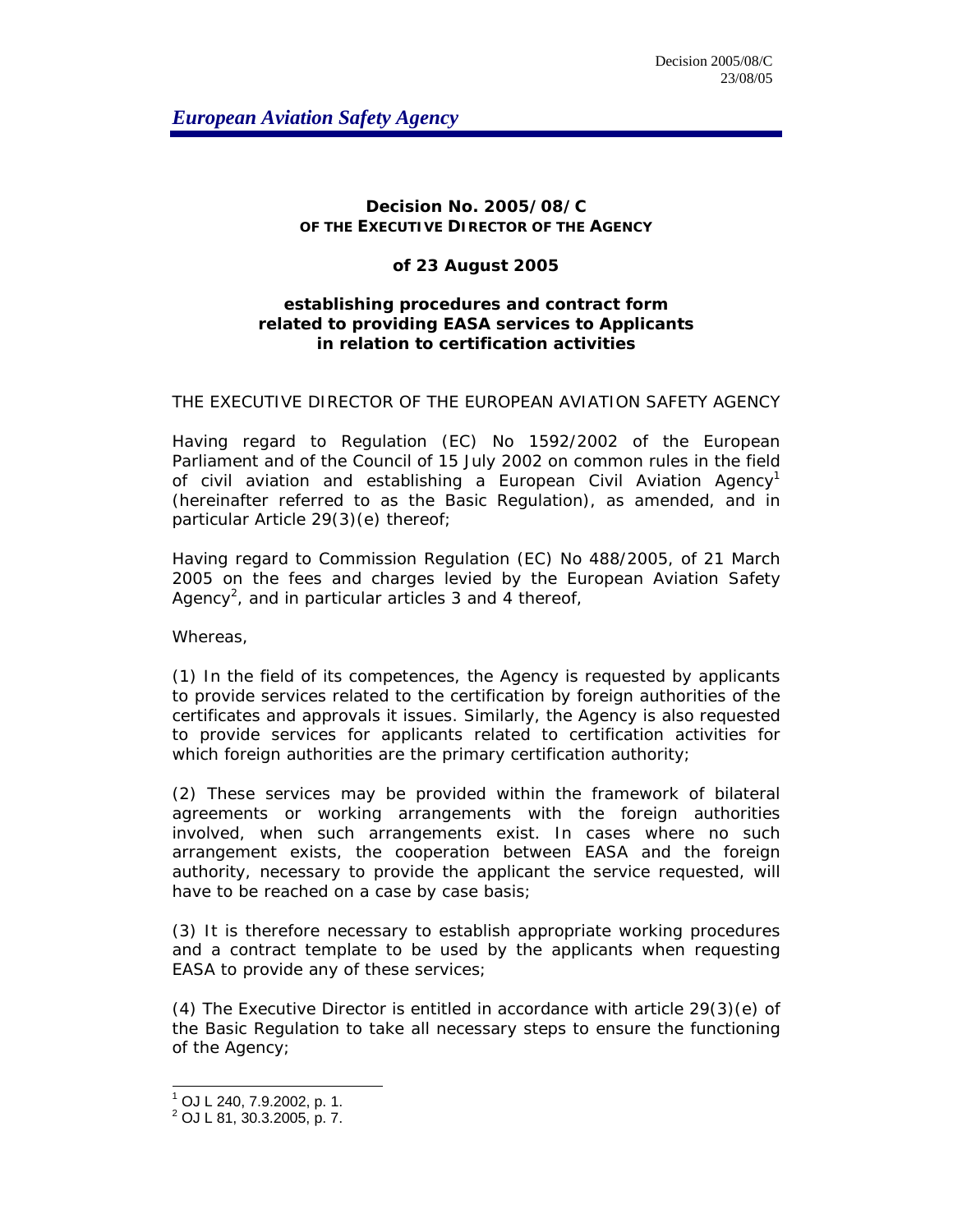HAS ESTABLISHED THE FOLLOWING INTERNAL WORKING PROCEDURES:

- Certification Support for Validation of EASA Certificates in third countries (CSV) and Test Witnessing/Conformity Inspections

This Decision shall enter into force on 23 August 2005 and shall be published in the Agency's Official Publication.

Done at Cologne, 23 August 2005

P. GOUDOU